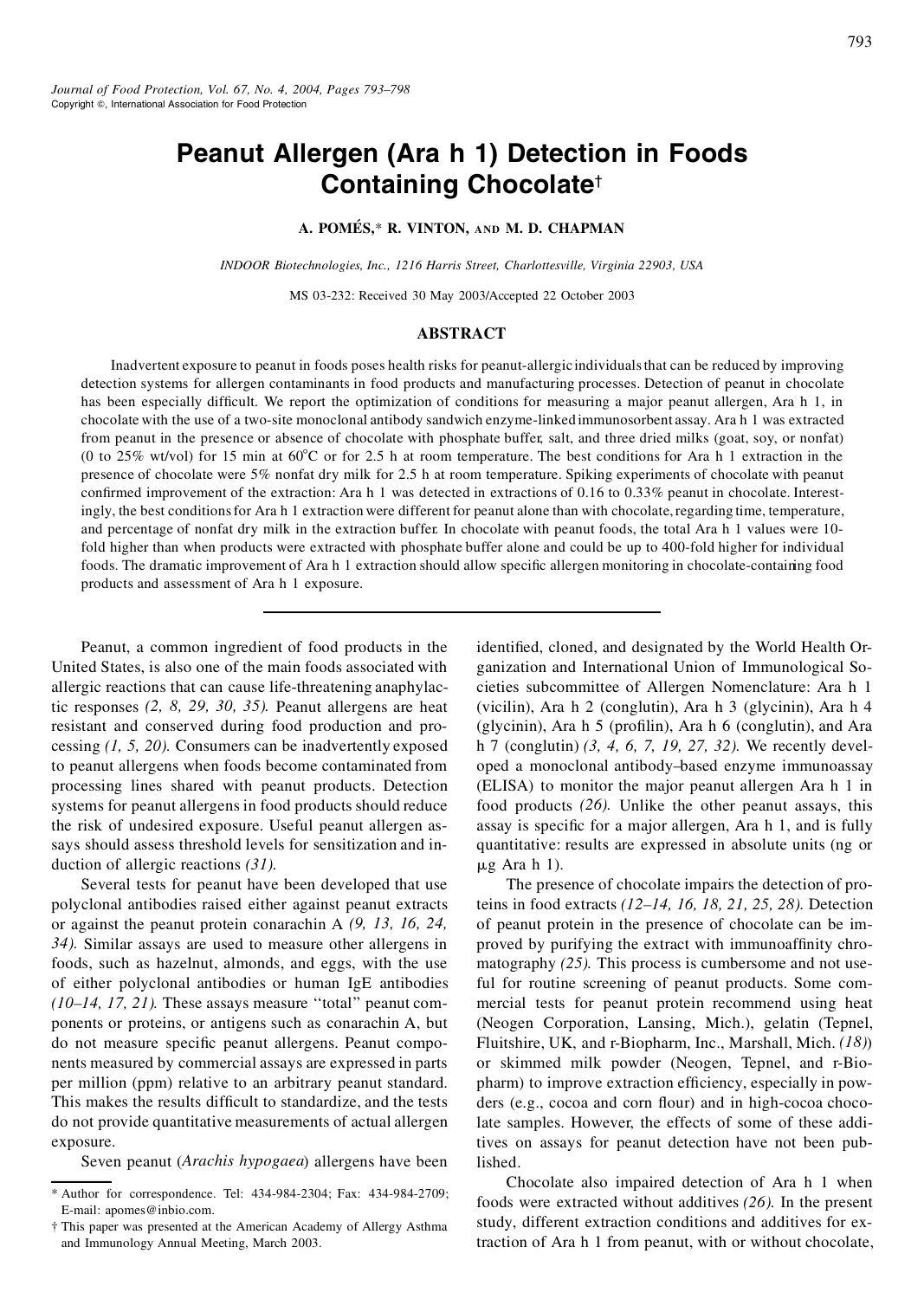were compared. The effects of extraction conditions on Ara h 1 were also investigated by spiking chocolate with known amounts of peanut and by comparing Ara h 1 extracted from chocolate food products containing peanut.

### **MATERIALS AND METHODS**

**Materials.** Oil-roasted Virginia peanuts (Planters Company, East Hanover, N.J.) were used in the study with chocolate. Four different peanut market types were analyzed alone: Runner (Mr. Mac's Peanuts, Eufaula, Ala.), Spanish and Virginia (J.J. Hull's Incredible Edibles, Toledo, Ohio), and Valencia (Sunland, Inc., Portales, N.Mex.). The milk powders for extraction were Carnation Instant Nonfat Dry Milk (Nestle´ USA, Inc., Solon, Ohio), Myenberg Instant Powdered Goat Milk (Jackson-Mitchell, Inc., Turlock, Calif.), and Better Than Milk Soy Beverage Mix (Division of Fuller Life, Inc., Maryville, Tenn.). Finished foods containing peanut, chocolate, or both were purchased from local su permarkets or kindly provided by Dr. W. Jeffrey Hurst from Hershey Foods Technical Center, Hershey, Pa. These foods included Hershey's products (Reese's Pieces [peanut butter candy in a crunchy shell], NutRageous [milk chocolate, peanuts, caramel], Reese Sticks [crispy wafers, peanut butter, milk chocolate], Reese's milk chocolate Peanut Butter Cups), M&M's, Snickers, Nestlé Butterfingers, Nestlé Baby Ruth, Brach's Clusters, Brach's Maple Goodies, and Keebler Fudge Sticks. Only Brach's Maple Goodies contain toffee. The five negative controls were the Hershey's products Kit Kat (crisp wafers in chocolate), Krackel (crisped rice in milk chocolate), Nuggets with almonds, Hershey's Milk Chocolate, and Hershey's Kisses.

**Ara h 1 extraction from peanut in presence of chocolate.** Oil-roasted Virginia peanut (0.5 g) and chocolate (2.5 g of chocolate chips) were ground separately with a food processor followed by mortar and pestle. Ground peanut and chocolate were weighed, combined, and extracted in 50-ml conical tubes with 30 ml of extraction buffer. Although different kinds of chocolate are available in the market, the experiments were performed with semisweet chocolate baking chips containing sugar, chocolate liquor, cocoa butter, butterfat, soy lecithin (as emulsifier), and vanilla (Food Lion, Salisbury, N.C.). Control samples of peanut alone (0.5 g) were extracted under the same conditions. Peanutchocolate samples were extracted in phosphate-buffered saline, pH 7.5 (PBS), containing 1 M NaCl and 0 to 25% of either nonfat dry milk (NFDM), dry goat milk, or dry soy milk. The nonfat milk had 0 g total fat, the goat milk had 7 g total fat with 4 g saturated fat (per 340 g total milk), and the soy milk contained 2.5 g total fat with 0.2 g polyunsaturated and 1.9 g monounsaturated fat (per 736 g of dry milk). The dry soy milk contained tofu (water, soy solids, calcium sulfate), maltodextrin (from corn), modified food starch, sunflower oil, dicalcium phosphate, natural avors (no MSG, no dairy), sea salt, anatase titanium dioxide, vegetable mono and diglycerides, vitamin B12, and vitamin E (mixed tocopherols). The extractions were carried out for 15 min at  $60^{\circ}$ C with continuous mixing or by rocking for 2.5 h at room temperature with mixing every 15 min. The four peanut market types were extracted for 15 min at  $60^{\circ}$ C (3 g in 30 ml of extraction buffer with 1% NFDM). All samples were allowed to stand for 10 min, then centrifuged at  $16,000 \times g$ . The supernatants were collected and stored at  $-20^{\circ}$ C.

**Spiking experiments.** Spiking experiments with decreasing amounts of peanut in chocolate were performed in order to assess the detection limit of the extraction procedure. Extraction was performed under the best extraction conditions found for peanut with chocolate, i.e., 2.5 h at room temperature with PBS, 1 M NaCl, and 5% NFDM. Peanut and chocolate chips were ground and weighed separately and combined to a total of 3 g before adding 30 ml of the extraction buffer. Known amounts of peanut (1, 5, 10, 25, and 50 mg) were extracted in the presence of chocolate and assayed for Ara h 1 by ELISA.

**Ara h 1 extraction from commercial products containing peanut.** Eleven candy samples (foods with chocolate and peanut, including peanut butter fudge sticks, bars, and sweets) were extracted and tested (see product description in ''Materials'' section). The drier foods were ground easily with only a food processor, but oily products containing more peanut needed the additional use of a mortar and pestle, and this was the case for most of the samples. Five chocolate products that were not supposed to contain peanut from the ingredient declaration and that had nondetectable levels of Ara h 1 in the ELISA were used as negative controls.

The best extraction conditions for Ara h 1 established in the presence of chocolate were applied to the extraction of foods containing chocolate and compared to the best conditions for extraction of peanut alone. The samples (3 g) were extracted with the use of 30 ml PBS with 1 M NaCl containing  $1\%$  NFDM at  $60^{\circ}$ C for 15 min or 5% NFDM at room temperature for 2.5 h. Seven of these samples were also analyzed for comparison by extracting with phosphate buffer only for 2.5 h at room temperature.

**Two-site monoclonal antibody ELISA.** The assay was performed as previously described *(26).* Monoclonal anti–Ara h 1 antibodies 2C12 and biotinylated 2F7 were used as capture and detection antibodies, respectively, followed by streptavidin-peroxidase and ABTS  $[2,2'-azino-bis(3-ethylbenz-thiazoline-6-sul$ fonic acid)] substrate for color development. Plates were read after 10 min at 405 nm with a Microplate scanning spectrophotometer (Power Wave 200, Bio-Tek Instruments, Winooski, Vt.). The assay was quantitated with the use of a standard curve of doubling dilutions of purified Ara h 1, from  $0.008$  to 4  $\mu$ g/ml. Values for food samples were interpolated from the linear part of the curve and expressed as ng/ml, mg/ml, ng Ara h 1 per gram of food, or mg Ara h 1 per gram of food. Because the samples were obtained by extraction of 3 g of food in 30 ml of buffer, values can be transformed between units (i.e., ng/ml  $\times$  10 = ng/g of food product).

#### **RESULTS**

**Optimization of extraction conditions for peanut with and without chocolate.** Peanut was extracted alone or mixed with ground chocolate chips. Table 1 shows the Ara h 1 levels in peanut samples extracted with and without chocolate and with different milk concentrations (0, 1, 2.5, and 5%) at room temperature for 2.5 h or at  $60^{\circ}$ C for 15 min. The best extraction conditions for peanut alone were  $1\%$  NFDM at  $60^{\circ}$ C for 15 min. Because increasing concentrations of NFDM or goat milk (10, 15, 20, and 25%) did not improve Ara h 1 extraction (data not shown), we continued the study using 0 to 5% milk. Ara h 1 recovery from peanut extraction at room temperature increased from 124 to 334  $\mu$ g/ml by adding 1% NFDM. At 60°C, the yield of Ara h 1 was significantly higher in PBS with 1 M NaCl alone (381  $\mu$ g/ml) and was further increased by addition of 1 to 5% NFDM (Table 1).

Ara h 1 was not detectable when peanut was extracted with chocolate in PBS with 1 M NaCl at either room tem-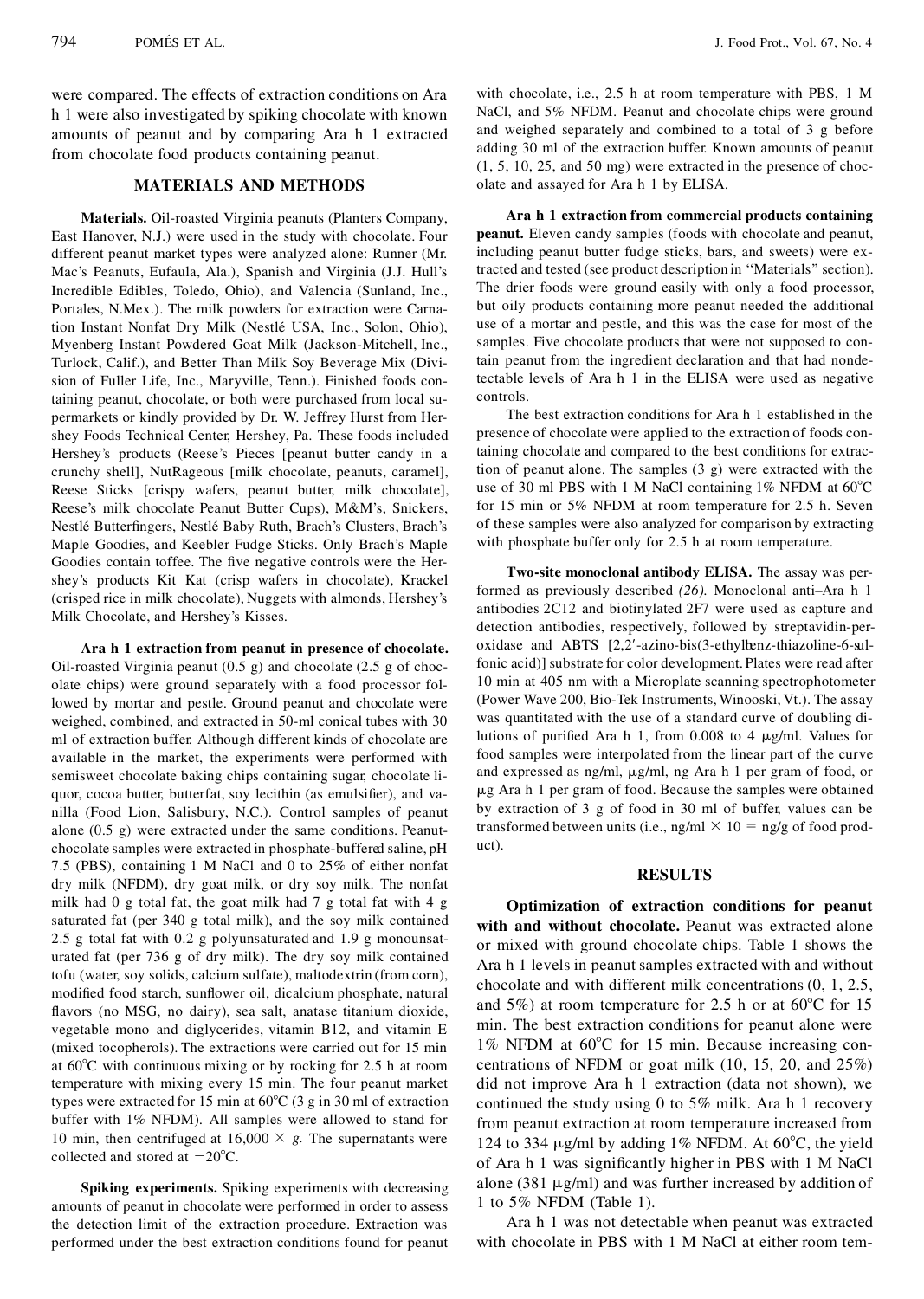TABLE 1. Effect of temperature and milk protein on extraction of Ara h 1 from peanut or peanut with chocolate<sup>a</sup>

| $%$ dry milk     | Ara $h \ 1 \ (\mu g/ml)$      |              |             |                        |              |             |
|------------------|-------------------------------|--------------|-------------|------------------------|--------------|-------------|
|                  | Room temperature, 2.5 h       |              |             | $60^{\circ}$ C, 15 min |              |             |
|                  | Nonfat<br>dry milk            | Goat<br>milk | Soy<br>milk | Nonfat<br>dry milk     | Goat<br>milk | Soy<br>milk |
| Peanut samples   |                               |              |             |                        |              |             |
| $\boldsymbol{0}$ | 124                           | 126          | 102         | 381                    | 168          | 260         |
|                  | 334                           | 246          | 125         | 662                    | 403          | 165         |
| 2.5              | 293                           | 191          | 109         | 421                    | 227          | 145         |
| 5                | 261                           | 178          | 168         | 424                    | 298          | 253         |
|                  | Peanut with chocolate samples |              |             |                        |              |             |
| $\theta$         | < 0.03                        | 0.1          | < 0.03      | < 0.03                 | < 0.03       | < 0.03      |
|                  | 0.7                           | 1.0          | < 0.03      | 0.04                   | 0.3          | < 0.03      |
| 2.5              | 3.8                           | 1.9          | < 0.03      | 0.9                    | 1.0          | < 0.03      |
| 5                | 9.7                           | 4.1          | < 0.03      | 4.5                    | 2.6          | < 0.03      |

*<sup>a</sup>* Ara h 1 extracted from 0.5 g of peanut alone or from 0.5 g of peanut mixed with 2.5 g of chocolate in PBS with 1 M NaCl containing NFDM, goat milk, or soy milk. The inter- and intra-assay variations are 11.8 and 3.1%, respectively *(26)*.

perature or  $60^{\circ}$ C. The maximal recovery of Ara h 1 from peanut with chocolate (9.7  $\mu$ g/ml) was obtained with 5% NFDM at room temperature for 2.5 h (Table 1). This represents a 3.7% recovery for chocolate and peanut versus peanut alone. However, because the extraction efficiency can be influenced by the size of the sample (and there was 0.5 g of peanut alone and 3 g of peanut plus chocolate),



FIGURE 1.*(Top panel) Ara h 1 levels in peanut (0.5 g) extracted at 608C for 15 min using phosphate buffer with 1 M NaCl and three kinds of dry milk at different concentrations.(Bottom panel) Ara h 1 levels in peanut (0.5 g) extracted in the presence of chocolate (2.5 g) at room temperature for 2.5 h using phosphate buffer with 1 M NaCl and three kinds of dry milk at different concentrations.*

this comparison might not be the ideal way to give a percentage of recovery. At this milk percentage, the Ara h 1 levels obtained when using NFDM were higher than when using goat milk. Ara h 1 was not detected when extracted with soy milk, which is not a real milk but was chosen for testing as a different source of a mixture of proteins, lipids, and carbohydrates. Addition of 2% Tween-20 to PBS with 1 M NaCl increased Ara h 1 recovery, but no advantage was found in adding 2% Tween-20 to the NFDM-containing buffer (data not shown) *(26).* Increasing concentrations of NFDM or goat milk (10, 15, 20, and 25%) did not significantly improve Ara h 1 extraction. Considering that the use of lower amounts of milk is preferable and that optimal conditions for extraction of peanut alone included the use of 1% NFDM, we focused the study of extraction of peanut with chocolate using 0 to 5% milk. The results show that use of 5% NFDM greatly improved the recovery of Ara h 1 from peanut plus chocolate, although the levels of Ara h 1 recovered were much lower than when the same amount of peanut was extracted alone, without chocolate (Table 1). Figure 1 represents the Ara h 1 yield under the best conditions tested for peanut alone (top panel) or for peanut with chocolate (bottom panel).

In order to assess the sensitivity of the Ara h 1 ELISA for detection of peanut in the presence of chocolate, spiking experiments were performed. Decreasing amounts of peanut (50, 25, 10, 5, 1 mg) were extracted with chocolate in a total sample weight of 3 g with 5% NFDM at room temperature for 15 min. Ara h 1 was detected in samples spiked with 5 to 10 mg of peanut (Table 2), which indicates a detection limit between 0.16 and 0.33% of peanut in the presence of chocolate. This is a significant improvement considering that Ara h 1 had been undetectable when peanut was extracted in the presence of chocolate with PBS for 2.5 h at room temperature (2 g of peanut with 1 g of chocolate: 66% peanut) or in PBS with 1 M NaCl (0.5 g of peanut with 2.5 g of chocolate: 17% peanut).

**Ara h 1 in chocolate food products.** Ara h 1 levels were compared in chocolate products containing peanut,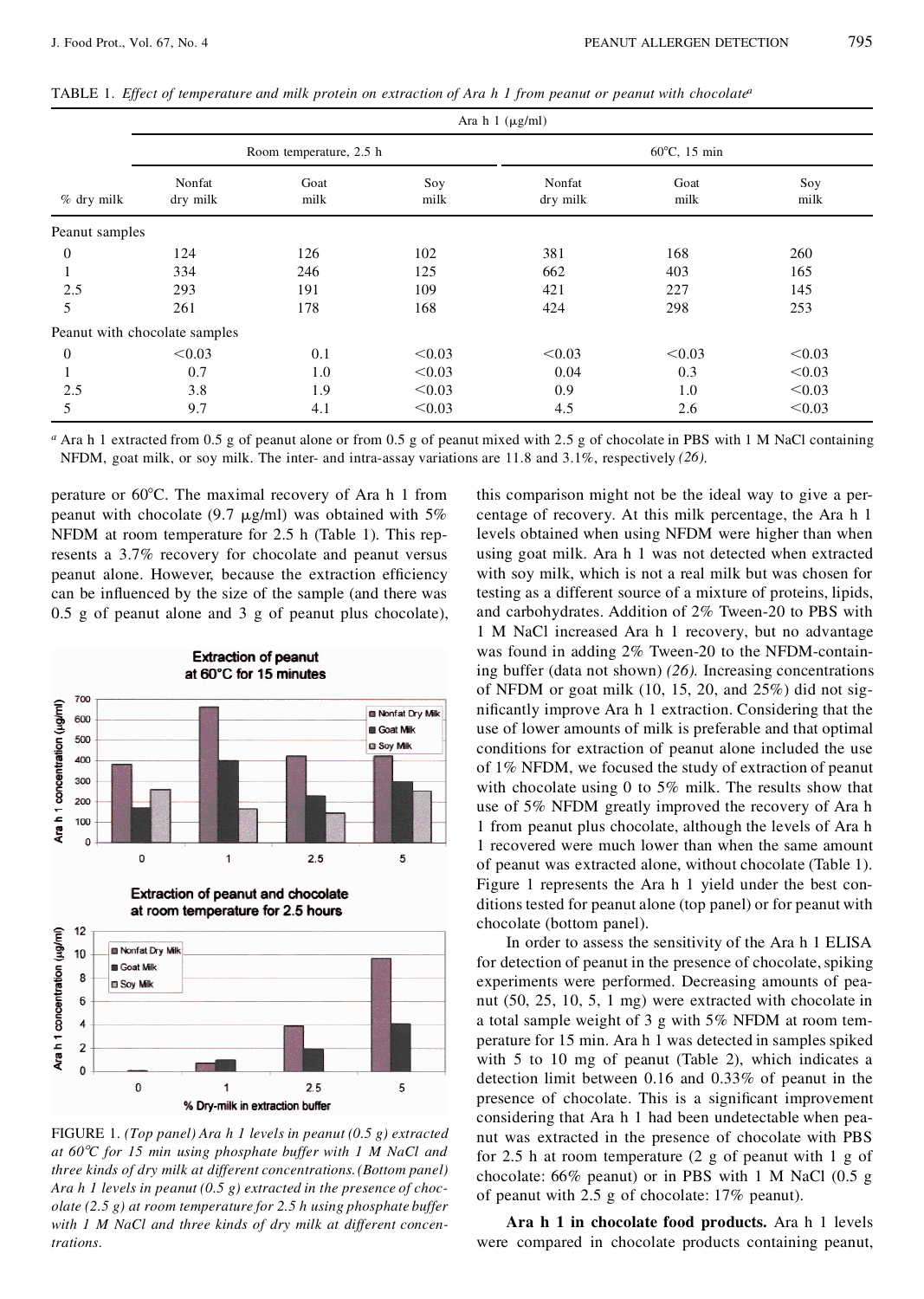TABLE 2.*Spiking experiment of peanut in chocolate*

| Peanut $(mg)^a$  | O.D. 405 nm<br>$ext{R}$ (extract diluted 1:2) |  |  |
|------------------|-----------------------------------------------|--|--|
| $0$ (background) | $0.060 \pm 0.003$                             |  |  |
| 1                | 0.067                                         |  |  |
| 5                | 0.094                                         |  |  |
| 10               | 0.152                                         |  |  |
| 25               | 0.241                                         |  |  |
| 50               | 0.450                                         |  |  |

*<sup>a</sup>* Peanut in chocolate with a total sample weight of 3 g.

and Ara h 1 was detected in all cases with the use of either 5% NFDM at room temperature or 1% NFDM at  $60^{\circ}$ C (Fig. 2). There was no significant difference between these conditions: total Ara h 1 extracted with 5% NFDM at room temperature and with 1% NFDM at  $60^{\circ}$ C was 1,361  $\mu$ g/ml (goat milk, 38  $\mu$ g/ml) and 1,617  $\mu$ g/ml (goat milk, 36  $\mu$ g/ ml), respectively (Fig. 2). However, 5% NFDM at room temperature would be recommended for logistical purposes. The total Ara h 1 detected in seven samples extracted with the use of 1 or 5% NFDM was 10-fold higher than when products were extracted with PBS alone. Ara h 1 values were up to 400-fold higher than when extracted with PBS alone for individual foods (data not shown). Ara h 1 was not detected in the five chocolate products used as negative controls.

#### **DISCUSSION**

The conditions for extracting Ara h 1 from peanut in the presence of chocolate were optimized, and Ara h 1 was detected in all the chocolate foods containing peanut that were tested. The results suggest that the optimal extraction procedure for Ara h 1 in chocolate is 5% NFDM for 2.5 h at room temperature. Spiking experiments show that under these conditions, Ara h 1 could be detected in chocolate with 0.16 to 0.33% peanut. This percentage represents a significant improvement compared with extraction with phosphate buffer alone or with 1 M NaCl, although future studies will need to elucidate whether this detection limit is enough to measure the smallest Ara h 1 levels that can produce allergic reactions. No significant differences were found between the amounts of Ara h 1 extracted from chocolate products under the best two conditions, and small differences could be explained by (i) a nonhomogeneous distribution of peanut pieces in the food, (ii) variability in mixing of samples during extraction, or (iii) variability in composition of the product. Overall, the logistics of incubating a large number of samples at  $60^{\circ}$ C might not be feasible for most laboratories; thus, the recommended extraction conditions for Ara h 1 from chocolate products would be to use 5% NFDM for 2.5 h at room temperature. If time is an issue, the 2.5 h can be shortened to 15 min by extracting at  $60^{\circ}$ C.

Given the wide variety of types of peanut used in the food industry, the Ara h 1 content was analyzed in four different peanut market types: Runner, Spanish, Valencia, and Virginia. Ara h 1 was measured in the range 98 to 265



FIGURE 2. *Ara h 1 levels in chocolate products extracted under two different conditions: 1% NFDM (608C) or 5% NFDM (room temperature). Each symbol represents one of the samples extracted and analyzed for Ara h 1 levels. The limit of detection of the ELISA is 30 ng/ml (indicated by a dashed horizontal line). Eleven samples of chocolate plus peanut are above the detection limit, whereas* the five negative controls (chocolate products without *peanut) are below it. The number of samples studied under each condition is indicated in parentheses under the* x*-axis. Geometric mean (thicker horizontal line) values and* 95% *confidence intervals are shown for each column in black.*

 $\mu$ g/ml for raw peanuts (data not shown). Therefore, differences in Ara h 1 content greater than threefold are not expected with the use of different market types. The Ara h 1 levels in extracts from raw and roasted peanuts from these four market types were also compared. ELISA curves were parallel, indicating equivalent antibody binding between native and heat-processed Ara h 1. Interestingly, preliminary experiments showed that the content of Ara h 1 from roasted peanut extracts was fivefold greater on average than the content from raw peanut extracts (data not shown). This result suggests that the epitopes recognized by the monoclonal antibodies used in the ELISA became more accessible in the roasted than in the raw allergen or that a difference in Ara h 1 extraction efficiency exists. A similar increase has been reported for binding of IgE to Ara h 1 from roasted versus raw peanuts *(23).*

The yield of the Ara h 1 extraction depends on the allergen binding properties of the components of the matrix combined with peanut. It is well known that chocolate is a difficult matrix for the extraction of proteins because of its high content of tannins and other phenolic compounds that have a high binding affinity to proteins *(18)*. Tannins can bind proteins during extraction and can also interfere with the ELISA test by binding to the antibody. Addition of fish gelatin to the extraction buffer has been used to bind tannins *(18).* Similarly, the effect of NFDM could be to bind the tannins in chocolate that sequester Ara h 1. Other matrices, such as cookie or pancake mix, bind Ara h 1 in different degrees *(26).* Therefore, accurate allergen quanti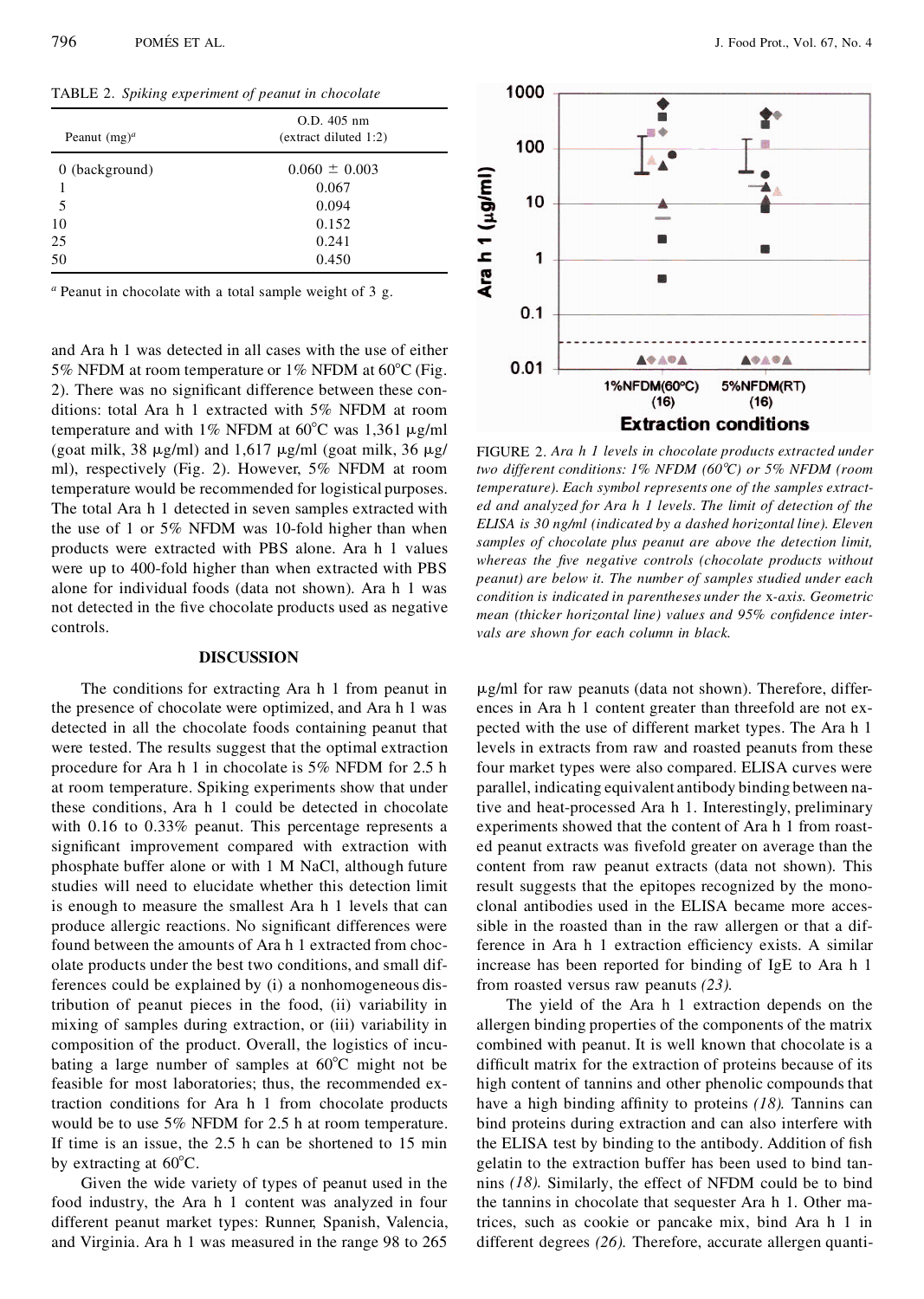fication will depend on standards prepared with the use of similar ingredients to those present in the food product, although the high variability in food components makes this an impracticable effort.

The Ara h 1 monoclonal antibody assay combined with other assays for major peanut allergens should provide complementary information for risk assessment of allergen exposure. Monoclonal antibodies against Ara h 2 have been produced and are being used to develop a new peanut allergen test that quantifies allergen in absolute units. These specific allergen assays will be useful for (i) investigating threshold doses of specific allergen exposure in allergic patients and (ii) risk assessment of inadvertent exposure of allergic patients to foods, either as a result of allergen contamination of foods or mislabeling of food products. The threshold doses for allergenic foods are difficult to investigate, and assays with good detection limits should be used to assess the threshold levels *(31).* Hourihane et al. *(15)* reported limits of 100  $\mu$ g and 2 mg of peanut protein for the first subjective and first objective allergic reactions, respectively. However, the limits of protein content for safe foods detected with the use of polyclonal antibody immunoassays cannot be directly compared with the limits of specific peanut allergens measured with the use of monoclonal antibody assays. The amount of a specific allergen in foods is expected to be smaller than the amount of peanut components, because Ara h 1 and Ara h 2 constitute 12 to 16% and 6 to 9% of total peanut protein, respectively *(22).* The existence of complementary assays that measure peanut allergens such as Ara h 1 and Ara h 2, in combination with assays that measure peanut components, will allow studies on threshold levels of allergen exposure, as well as improvement in food labeling if the right detection limit of allergen level for allergic reactions is achieved. Warning labels should be explicit enough to prevent exposure of peanut-allergic people to undesired allergens *(33).* The Ara h 1 test, alone or combined with a test for Ara h 2, will be a useful tool in the study of thresholds of allergen exposure for peanut hypersensitivity.

## **ACKNOWLEDGMENTS**

We are grateful to Dr. W. Jeffrey Hurst from Hershey Foods Technical Center for providing some of the chocolate with peanut samples that were analyzed. This work was supported in part by the Food Allergy Initiative, New York, and by the Virginia Center of Innovative Technology.

#### **REFERENCES**

- 1. Beyer, K., E. Morrow, X. M. Li, L. Bardina, G. A. Bannon, A. W. Burks, and H. A. Sampson. 2001. Effects of cooking methods on peanut allergenicity. *J. Allergy Clin. Immunol.* 107:1077–1081.
- 2. Bock, S. A., A. Munoz-Furlong, and H. A. Sampson. 2001. Fatalities due to anaphylactic reactions to foods. *J. Allergy Clin. Immunol.* 107:191–193.
- 3. Burks, A. W., L. W. Williams, C. Connaughton, G. Cockrell, T. J. O'Brien, and R. M. Helm. 1992. Identification and characterization of a second major peanut allergen, Ara h II, with use of the sera of patients with atopic dermatitis and positive peanut challenge. *J. Allergy Clin. Immunol.* 90:962–969.
- 4. Burks, A. W., L. W. Williams, R. M. Helm, C. Connaughton, G. Cockrell, and T. O'Brien. 1991. Identification of a major peanut al-

lergen, Ara h I, in patients with atopic dermatitis and positive peanut challenges. *J. Allergy Clin. Immunol.* 88:172–179.

- 5. Burks, A. W., L. W. Williams, W. Thresher, C. Connaughton, G. Cockrell, and R. M. Helm. 1992. Allergenicity of peanut and soybean extracts altered by chemical or thermal denaturation in patients with atopic dermatitis and positive food challenges. *J. Allergy Clin. Immunol.* 90:889–897.
- 6. Clarke, M. C., S. A. Kilburn, J. O. Hourihane, K. R. Dean, J. O. Warner, and T. P. Dean. 1998. Serological characteristics of peanut allergy. *Clin. Exp. Allergy* 28:1251–1257.
- 7. de Jong, E. C., M. Van Zijverden, S. Spanhaak, S. J. Koppelman, H. Pellegrom, and A. H. Penninks. 1998. Identification and partial characterization of multiple major allergens in peanut proteins. *Clin. Exp. Allergy* 28:743–751.
- 8. Emmett, S. E. F., J. Angus, J. S. Fry, and P. N. Lee. 1999. Perceived prevalence of peanut allergy in Great Britain and its association with other atopic conditions and with peanut allergy in other household members. *Allergy* 54:380–385.
- 9. Hefle, S. L., R. K. Bush, J. W. Yunginger, and F. S. Chu. 1994. A sandwich enzyme-linked-immunosorbent-assay (ELISA) for the quantitation of selected peanut proteins in foods. *J. Food Prot.* 57: 419–423.
- 10. Hefle, S. L., E. Jeanniton, and S. L. Taylor. 2001. Development of a sandwich enzyme-linked immunosorbent assay for the detection of egg residues in processed foods. *J. Food Prot.* 64:1812–1816.
- 11. Hlywka, J. J., S. L. Hefle, and S. L. Taylor. 2000. A sandwich enzyme-linked immunosorbent assay for the detection of almonds in foods. *J. Food Prot.* 63:252–257.
- 12. Holzhauser, T., S. Oliver, and S. Vieths. 2002. Detection of potentially allergenic hazelnut (*Corylus avellana*) residues in food: a com parative study with DNA PCR-ELISA and protein sandwich-ELISA. *J. Agric. Food Chem.* 50:5808–5815.
- 13. Holzhauser, T., and S. Vieths. 1999. Indirect competitive ELISA for determination of traces of peanut (*Arachis hypogaea* L.) protein in complex food matrices. *J. Agric. Food Chem.* 47:603–611.
- 14. Holzhauser, T., and S. Vieths. 1999. Quantitative sandwich ELISA for determination of traces of hazelnut (*Corylus avellana*) protein in complex food matrixes. *J. Agric. Food Chem.* 47:4209–4218.
- 15. Hourihane, J., S. A. Kilburn, J. A. Nordlee, S. L. Hefle, S. L. Taylor, and J. O. Warner. 1997. An evaluation of the sensitivity of subjects with peanut allergy to very low doses of peanut protein: a randomized, double blind, placebo-controlled food challenge study. *J. Allergy Clin. Immunol.* 100:596–600.
- 16. Hurst, W. J., E. R. Krout, and W. R. Burks. 2002. A comparison of commercially available peanut Elisa test kits on the analysis of sam ples of dark and milk chocolate. *J. Immunoassay Immunochem.* 23: 451–459.
- 17. Keating, M. U., R. T. Jones, N. J. Worley, C. A. Shively, and J. W. Yunginger. 1990. Immunoassay of peanut allergens in food-processing materials and finished foods. *J. Allergy Clin. Immunol.* 86:41-44.
- 18. Keck-Gassenmeier, B., S. Bénet, C. Rosa, and C. Hischenhuber. 1999. Determination of peanut traces in food by a commerciallyavailable ELISA test. *Food Agric. Immunol.* 11:243–250.
- 19. Kleber-Janke, T., R. Crameri, U. Appenzeller, M. Schlaak, and W. M. Becker. 1999. Selective cloning of peanut allergens, including profilin and 2S albumins, by phage display technology. Int. Arch. *Allergy Immunol.* 119:265–274.
- 20. Koppelman, S. J., C. A. Bruijnzeel-Koomen, M. Hessing, and H. H. de Jongh. 1999. Heat-induced conformational changes of Ara h 1, a major peanut allergen, do not affect its allergenic properties. *J. Biol. Chem.* 274:4770–4777.
- 21. Koppelman, S. J., A. C. Knulst, W. J. Koers, A. H. Penninks, H. Peppelman, R. Vlooswijk, I. Pigmans, G. van Duijn, and M. Hessing. 1999. Comparison of different immunochemical methods for the detection and quantification of hazelnut proteins in food products. *J*. *Immunol. Methods* 229:107–120.
- 22. Koppelman, S. J., R. A. Vlooswijk, L. M. Knippels, M. Hessing, E. F. Knol, F. C. van Reijsen, and C. A. Bruijnzeel-Koomen. 2001. Quantification of major peanut allergens Ara h 1 and Ara h 2 in the